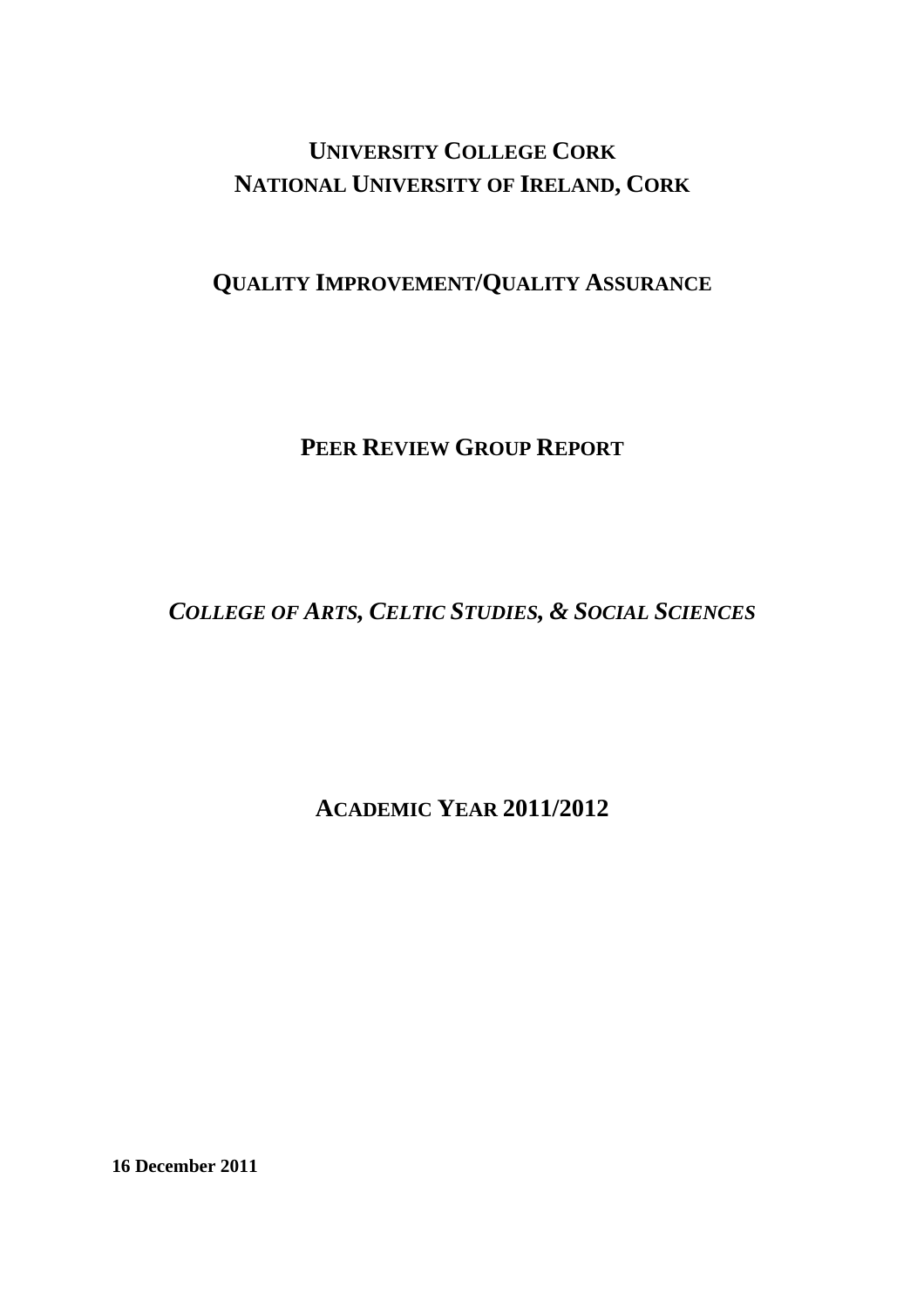#### **PEER REVIEW GROUP MEMBERS**

| <b>Name</b>                     | <b>Position/Discipline</b>                                                                           | <b>Institution</b>                    |
|---------------------------------|------------------------------------------------------------------------------------------------------|---------------------------------------|
| Mr. Trevor Holmes               | Vice-President for External Relations                                                                | University College Cork               |
| Professor Anne Moran<br>(Chair) | Professor of Education<br>Pro-Vice-Chancellor, Educational<br>Partnerships and International Affairs | University of Ulster                  |
| Mr. Paul Moriarty               | Head of Student Counselling &<br>Development                                                         | University College Cork               |
| Ms. Lynda O'Toole               | Senior Inspector                                                                                     | Department of Education<br>and Skills |

#### **PEER REVIEW**

#### **Methodology**

The members of the Peer Review Group (PRG) convened on the afternoon of the first day to consider the timetable, the purposes of the site visit and the review itself. The members of the panel noted that the second international expert who had been appointed as a member of the PRG by the University was unable to travel to Ireland at the last minute for personal reasons and thus was unable to participate in the review visit. The members of the group exchanged comments and opinions following each meeting. Professor Anne Moran was appointed as Chair of the Peer Review Group (PRG). The members of the PRG divided for some of the elements of the site visit, as indicated in detail in the timetable (Appendix A). All members of the PRG engaged with all aspects of the review.

#### **Site Visit**

The site visit was very informative and the various meetings were particularly valuable and assisted the PRG in forming views and recommendations for improvement. The PRG met with academic and administrative staff of the College, with students and with senior officers of the University, in addition to meeting with staff from UCC who expressed a wish to meet with the review team.

The site visit included a tour of some of the facilities used by the departments and schools of the College, in addition to the College offices.

Unfortunate circumstances meant the PRG were unable to meet with the Vice President (VP) for Student Experience.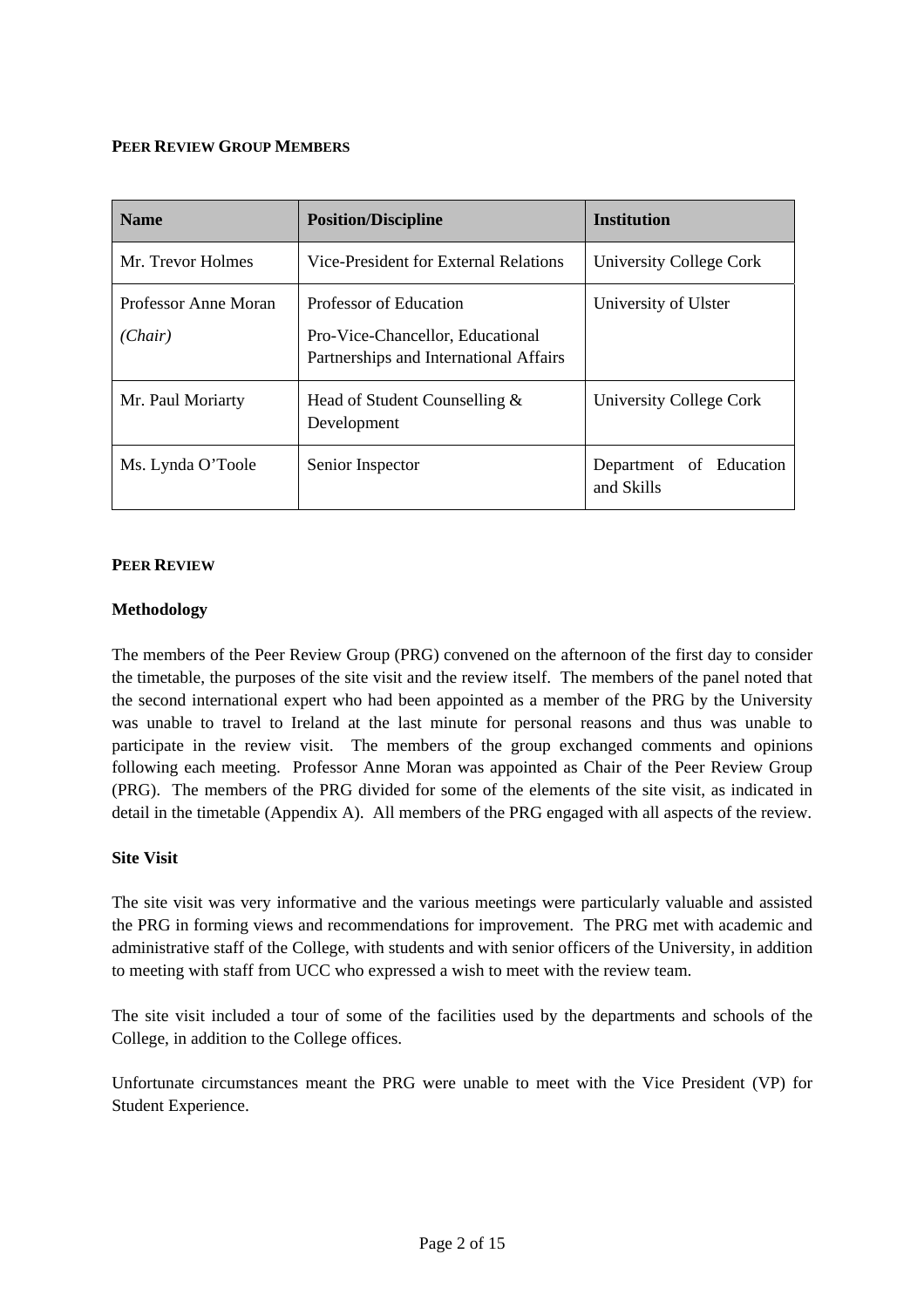#### **Peer Review Group Report**

The PRG commenced drafting the report on the morning and afternoon of the second full day of the site visit. In particular, the members of the Group considered their key findings and recommendations for improvement whilst in UCC and presented a summary of their findings to the staff of the College in the exit presentation. The report was finalised subsequent to the site visit via email communications. It was agreed and approved by all members of the Group.

#### **OVERALL ANALYSIS**

#### **Self-Assessment Report**

#### **Context**

This report is presented in the knowledge and understanding of a number of broader contextual factors (internal and external), including:

- The transition phase for the College both in terms of its structures and with the appointment of a new Head of College who took up post in October 2010
- The acknowledged level of personal and professional commitment of the staff of the College
- The new Rules for the operation of the College which were approved by Governing Body in September 2011
- The schoolification process for the College which is still incomplete
- The development of the University's new Strategic Plan 2012-2017, which has recently commenced, and the subsequent completion of that plan which will provide a framework for the College plan going forward
- The prevailing external context within which the review was conducted particularly the national strategy for Higher Education in Ireland (Hunt report) and the national financial constraints under which the University as a whole is working.

The PRG considers that the timing of the review provides opportunities for the College and the University, notwithstanding a number of significant challenges. The College and the University are leading in terms of widening access to higher education for groups such as the socio-economically disadvantaged and the disabled. The College has a commendable record in attracting international students. Even in these straitened financial times, the College is generating a surplus, which provides even greater opportunities for its future development. In light of this, it was the view of the PRG, that the generation of additional income does need to be incentivised by the University, if staff are to continue to engage fully with such initiatives.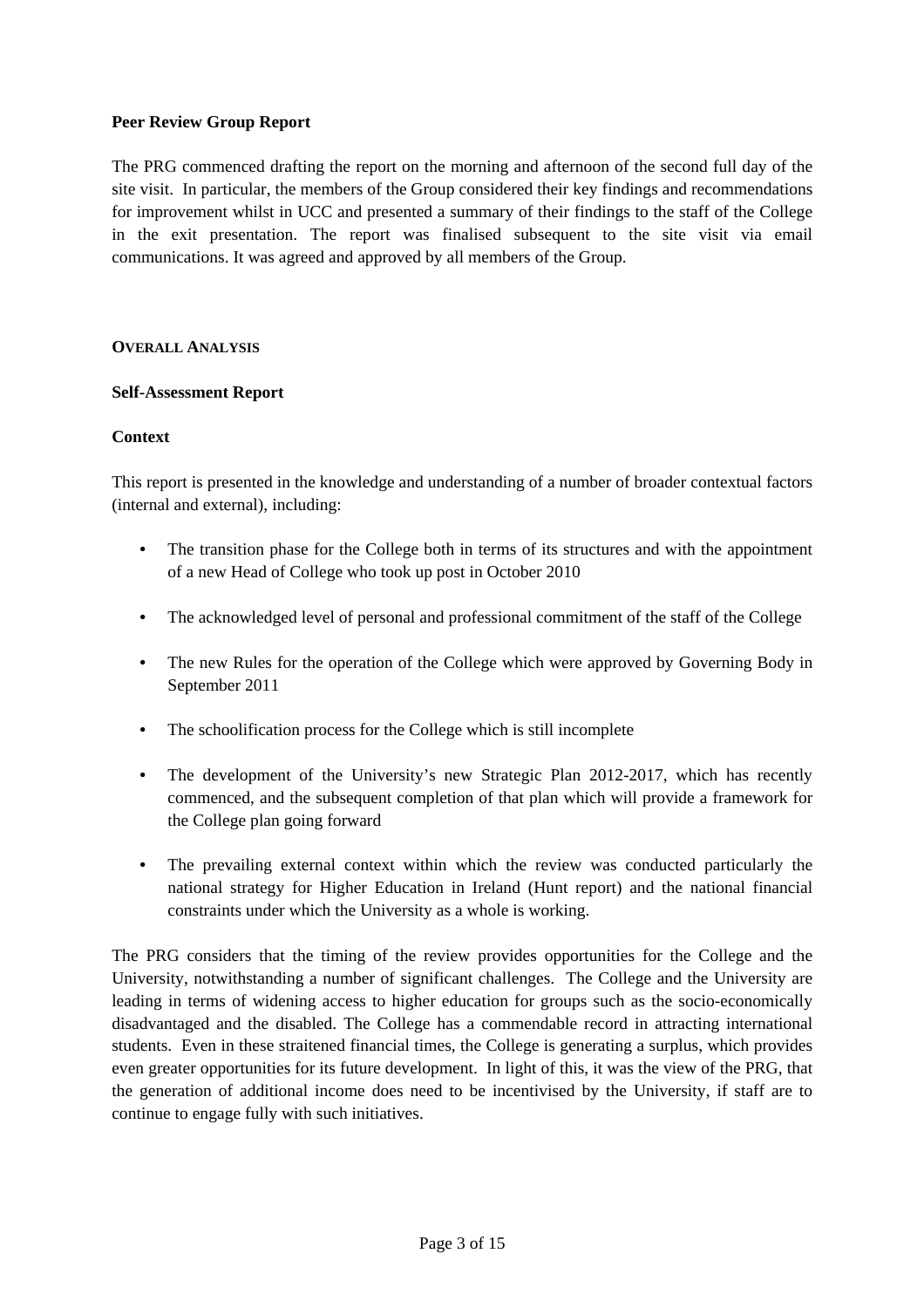The PRG unreservedly endorsed the recommendation that was made by some members of staff of the College during the site visit for the appointment of an Associate Dean for First Year Students and for the appointment of a Vice-Head of College with specific responsibility for Teaching & Learning.

#### **Self-Assessment Report**

The PRG found that the Self-Assessment Report (SAR) demonstrated a lack of clarity and understanding of the review process, including the requirements of the review, on behalf of the Head and staff of the College. Although the guidelines for the self-reflection process and the preparation of the SAR had been agreed with the College approximately twelve months prior to the review, the PRG found that they had not been followed in full. This resulted in limited ownership and engagement by staff of the College, with the full potential of the review not having been properly realised. The SAR fell short in a number of ways:

- The four main questions on page 2 of the guidelines were not addressed
	- o *What are you trying to do?*
	- o *How are you trying to do it?*
	- o *How do you know it works?*
	- o *How do you change in order to improve?*
- No executive summary and no action plan was provided
- No organogram detailing the structures of the College was provided
- Limited recommendations for improvement were included
- There was an absence of a quality focus and little evidence of an improvement approach
- The College Steering Committee was not fully representative, e.g. no students were represented on the committee
- The PRG was struck by the lack of awareness of the UCC Guidelines for preparation of the SAR by members of the Steering Committee
- The PRG noted with concern that they received four different answers as to who chaired the Steering Committee from the various members of the Committee with whom they met.

Given that invitations had been issued to external PRG members and dates set many months before the site visit, the expectation of the PRG was that the process for the preparation of the SAR would have been put in train at that point in time. The evidence before the PRG indicated that this did not happen. The PRG formed the opinion that the SAR submitted had been hastily created and the quality did not do justice to the current work nor the substantial achievements of the College.

The PRG acknowledged the work of the members of the Steering Committee and the efforts made by them to engage with internal and external stakeholders. However, outside of the circulation of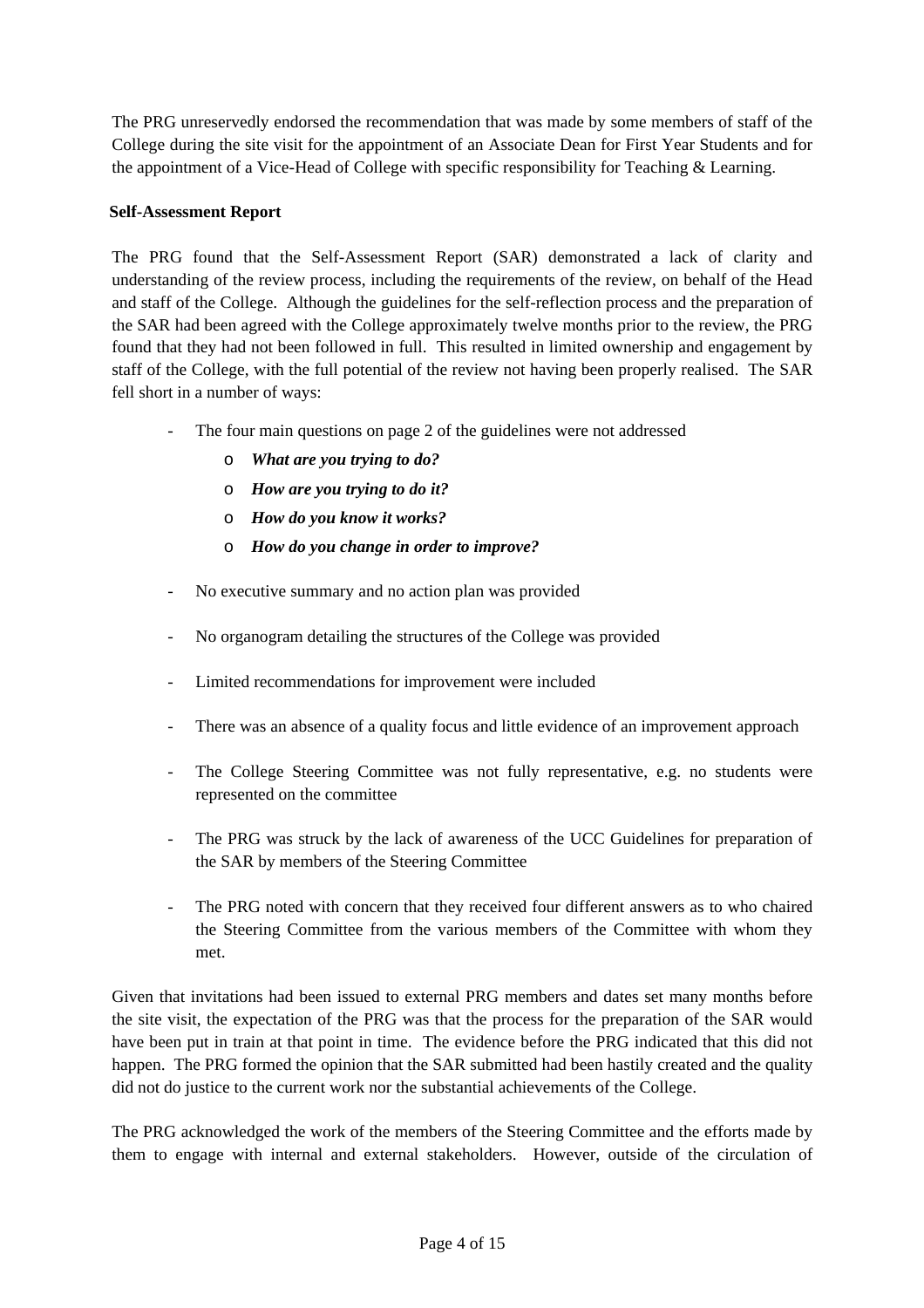questionnaires, there was limited evidence of engagement with students and either internal or external stakeholders.

The PRG would have welcomed evidence of a greater overall level of dialogue on the College and all its activities which may have yielded a detailed action plan for improvements based on the findings and reflections of the College and all its members. The report concluded with the identification of two priorities arising from the SWOT analysis and referred to numerous other areas which had been similarly identified. These were presented in Appendix 18 in the SAR but unfortunately no attempt was made to analyse or prioritise these or indeed to comment critically on them.

While extensive data was collected, very little of this was properly reflected upon nor analysed within the SAR. The evidence-base relied on low response rates from stakeholders which calls into question the true reliability and the validity of the data and therefore the resultant conclusions drawn. Furthermore, in some areas there was limited use of available College and University data which resulted in an incomplete sense of the overall student experience being conveyed to the PRG. For example, no reference was made to the outcomes of the student satisfaction survey; to external examiners' reports; to longer term employability or to the findings from previous recent quality reviews.

The College did not complete any benchmarking exercise which the PRG viewed as a crucial missed opportunity and regretted that the potential of the review process to engage with comparable internal and external data had been totally overlooked.

The PRG expressed disappointment that only ten students (one undergraduate student and nine postgraduate students) from the largest college within the University actually turned up to meet with them. Those students that did attend the meeting commented that they had been notified at very short notice. As students are core to the business of the College, the PRG regretted that its engagement with student representatives was so limited.

The imbalance in attention paid to teaching  $\&$  learning versus research  $\&$  innovation and external engagement /community relationships as espoused in the University Strategic Plan, as reflected in the SAR and in the PRG's discussions, was of significant concern. Neither the questionnaires nor the section entitled Teaching and Learning in the SAR provided details about the quality of the student learning experience, the use of innovative pedagogies, research and scholarship informed teaching, assessment and feedback or creativity with regard to the use of emerging technologies and the use of technology facilitate blended or e-learning. It is regrettable that sufficiently more attention had not been devoted to this core aspect of the College's mission. The questionnaires did not deal with this aspect of provision, which was most surprising, although it perhaps reflected the limited understanding of the process, evidenced in the inaccurate concept of college encountered during the review. It questions the level of scrutiny and review to which the SAR was subjected prior to its submission. Additionally, the University has a number of units dealing specifically with this area and a considerable number of staff have engaged in professional development in teaching and learning. This, however, was not outlined in any detail in the SAR.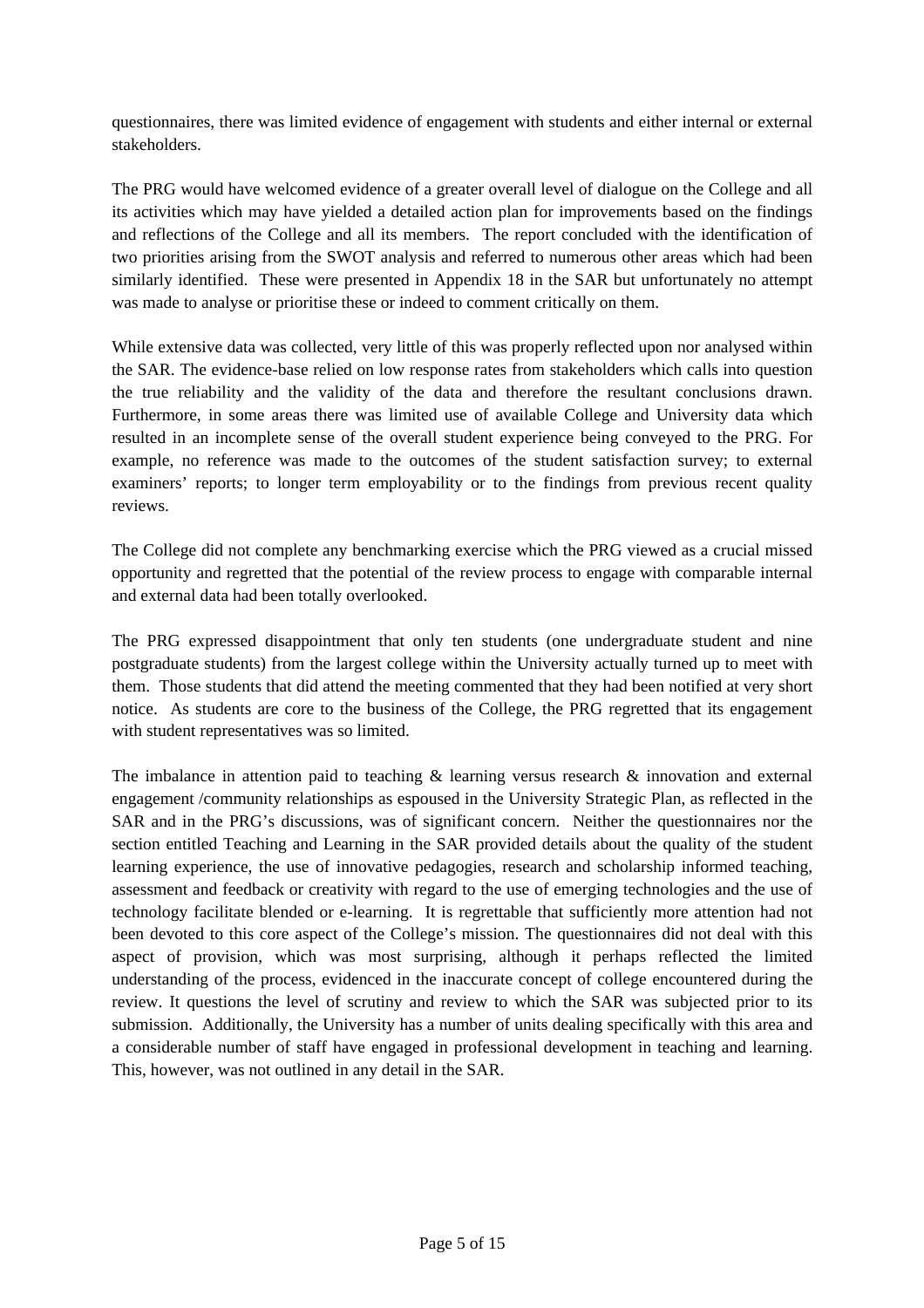#### **FINDINGS OF THE PEER REVIEW GROUP**

The PRG noted the following key achievements of the College:

- The significant progress achieved in research in respect of securing research grants; peer mentoring; quality research outputs; formation of clusters around themes; restructuring of the research committee and the overall positive impact of this on the profile of the College.
- The strength of the Graduate School with commendable numbers of students on both Masters and PhD programmes; the quality of supervision; development of training modules and the positive feedback provided by students.
- Achievements in widening access and participation through the recruitment of mature students which is the highest in the University at 14.6% compared to the University average of 11.7%.

#### **College Details**

The PRG would have found it useful to have been provided with a diagrammatic overview of the structures within the College and their relationship to one another. This information was requested several times during the site visit but the College was unable to provide the information. There appeared to be limited ownership of the concept of College and the strategic potential that it and the new structures actually afford.

#### **College Organisation & Planning**

The PRG acknowledges that the College is in a transition phase in terms of its development as a College of Arts, Celtic Studies and Social Science (CACSSS) from the pre-existing Faculties of Arts and Celtic Studies and the relatively recent appointment of a new Head of College. The PRG views this transition phase as providing the College with an opportunity to engage with all schools and departments of the College to express a dynamic ambitious new vision and roadmap for future achievement.

The PRG noted that new Rules for the operation of the College have been developed and that newly structured committees are required to be put in place. The PRG was heartened by the confirmation that all new committee structures will be in place by  $1<sup>st</sup>$  November 2011.

The PRG found evidence of incoherence in the short and long term planning activities within the College and strongly recommends that this should be addressed in the preparation of detailed action plans as soon as possible. There is evidence of a disconnection between Schools and Departments and the College albeit that the 'schoolification' process is still only recently embedding. During the review it emerged in discussions that the College is seen solely as an administrative entity by some senior staff. This is an erroneous notion which the PRG felt must be dispelled. The College is an academic and administrative unit and this formation must be reflected in the schools and the College and should be personified in the relationship between the Heads of Schools and Head of College.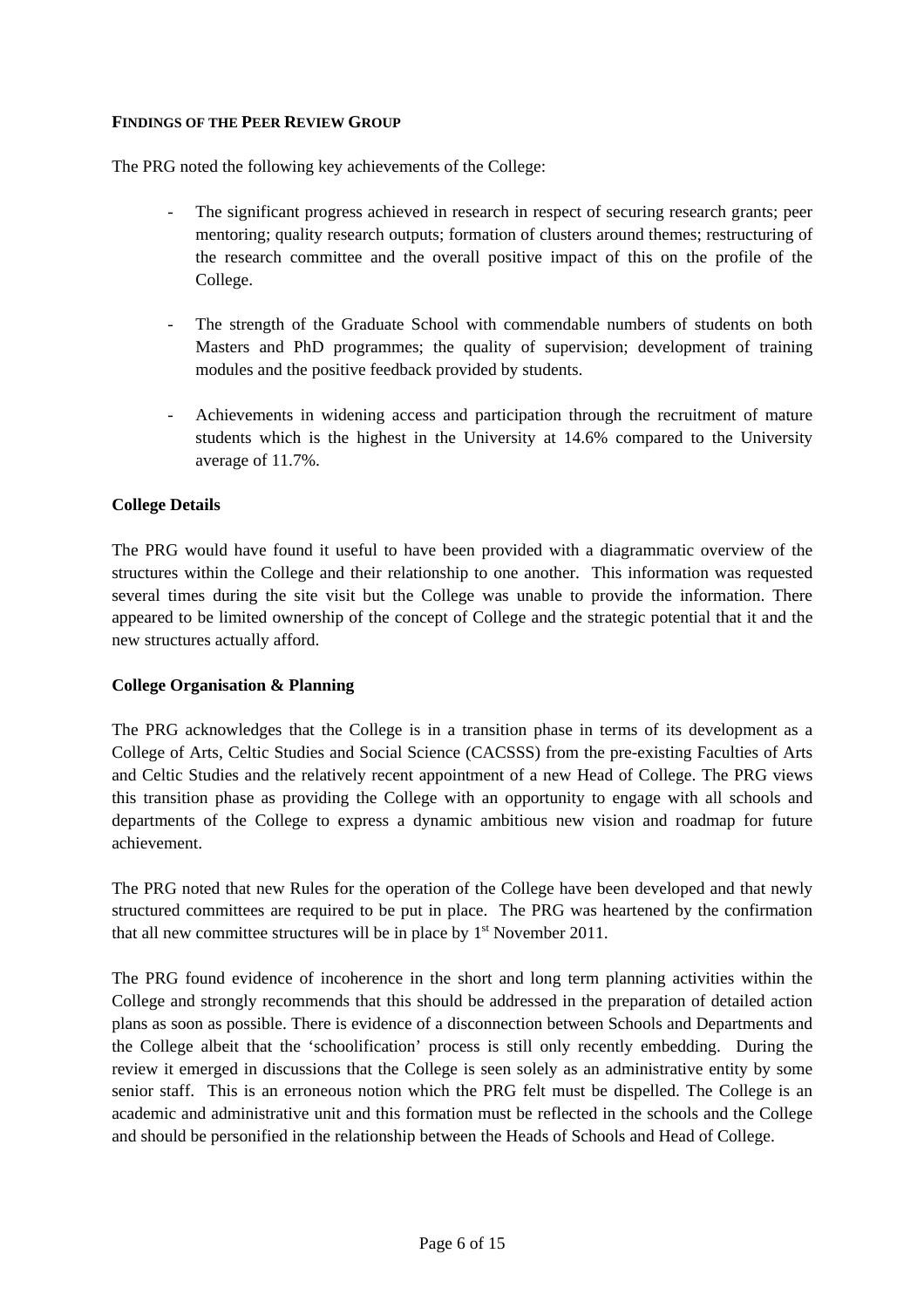The PRG considered the new Rules adopted by the College and found the definition of the relationship between the Head of College, the Heads of Schools and the Heads of Departments and their responsibilities to be unclear. The PRG suggested that further attention should be devoted to ensuring a fuller understanding and ownership of the strategic role of the College and the expectations and accountability of senior staff in its successful delivery.

#### **Research & Scholarly Activity**

The PRG recognised and heartily commended the level and quality of research conducted within the College. It acknowledged the considerable progress that has been made in research which is reflected in increased capacity and increased success in accessing external research funding. The growth in new research income for CACSSS is highly commended.

The research agenda has been underpinned by the introduction of mentoring, clustering around key research themes, together with the restructuring of the research committee. Research outputs have been enhanced over the past number of years and it is clear that this is having a positive impact on the overall research profile of the College. The PRG acknowledged and commended the leadership and dynamic involvement of research active staff in the College in research collaborations across Ireland. The College is particularly well positioned to establish a national and international leadership position through capitalising on these initiatives and extending its reach to other discipline areas, to include other colleges.

Graduate Studies are developing across the disciplines within the College following the formation of its Graduate School in 2008. The PRG noted the increase in PhD numbers across all disciplines most notably within the School of English. The experience of students has been enhanced through the implementation of a physical resource dedicated to graduate students and through development of a set of regulations for postgraduate student support and supervision. Students recognised the value of the graduate training courses on offer and especially the interdisciplinary research skills module. High satisfaction with these courses was reported to the PRG. The level of PhD students within the School of English is worthy of special mention and acknowledgment.

The PRG noted the College's expression of interest in '*Beyond Identities*' as a research theme, and would suggest that if this is to be brought to full fruition an academic leader/champion in the College should be appointed. The PRG noted the impressive success of ISS21 Institute achieved with limited resources.

The PRG both noted and commended the commitment of departments with high teaching loads who have engaged and implemented the university strategy to increase the numbers of PhD graduates. Some departments are now potentially victims of their own success and, if this success is to be maintained and enhanced, then the physical infrastructure must be similarly maintained and enhanced.

#### **Teaching and Learning**

The PRG found, as previously noted, that there was a conspicuous lack of reference to teaching and learning in the SAR. There was a clear lack of awareness of the centrality of teaching and learning in the activities of the College and especially since it is part of the core mission of the College and University. This could in part be due to the absence of leadership in this area due to the fairly recent departure of the Vice-Head for Teaching and Learning and consequent lack of attention given to this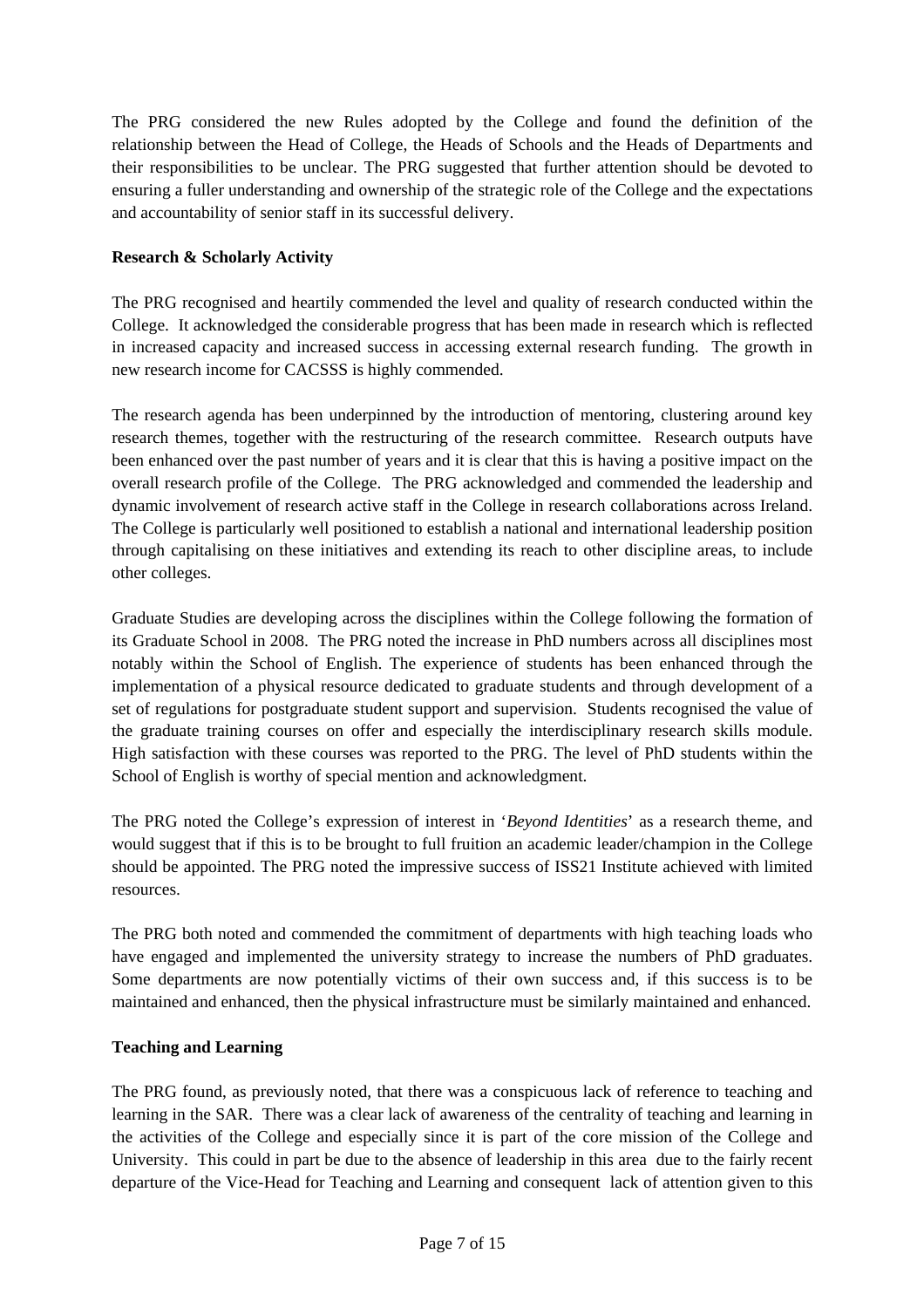important activity. The opportunity now exists to appoint someone to this position within the College. National policy and the University Strategic Plan recognise three key missions of universities and higher education colleges in Ireland. One of these three (teaching and learning) was substantially overlooked in the SAR presented to the PRG. The PRG would have expected this to have been addressed, by the College's own review processes, prior to submission of the SAR to them for consideration. The College should have similar ambitions for leading in teaching and learning as it has clearly demonstrated it has for research.

The PRG recognised the potential of the College to lead in developments in teaching and learning, including the use of technology-facilitated learning, and the integration of ICT and e-learning. The PRG strongly recommended the exploitation of e-learning for the delivery of programmes to part-time learners and for the promotion of the internationalisation agenda. Such activities would help in the generation of revenue for the College which would help to alleviate problems caused by moderation of the UCC Resource Allocation Model.

The PRG recognises that expertise in the new technologies is available within UCC. While implementation of this recommendation will require central support there are some existing staff development opportunities which could help support continuing professional development, part-time programmes and programmes for international students. In keeping with the new financial rules for 2011/12 any revenue generated for these purposes will be held within the College thus helping to alleviate moderation issues identified in the SAR.

There is a need to ensure that teaching is current and informed by up-to-date research and scholarship findings. Senior academic staff should be involved in teaching on undergraduate programmes and especially in teaching first year students. The quality of teaching will benefit from the enhanced research activity of the academic staff of the College. Quality feedback in supporting student learning is critical and should be timely, formative and appropriate. A policy on student feedback should be developed by the College, especially for the continuous assessment elements of programmes.

At the end of the review process and site visit the PRG had no sense of the quality of teaching and learning in the College or of the scale of innovation, review or development and use of new technologies. The PRG would have expected discussions and much fuller engagement on teaching and learning.

#### **Staff Development**

The PRG found there were a number of reports on activity and engagement with services and supports within the University, but insufficient evidence was provided to enable the PRG to comment in depth on the nature of specific development activities and the consequent impact on the overall work of the College.

#### **External Relations & Internationalisation**

The PRG noted the strength of local endorsement of the College by external stakeholders and its success in implementing the internationalisation agenda. The College has been successful in attracting high numbers of international students to many programmes.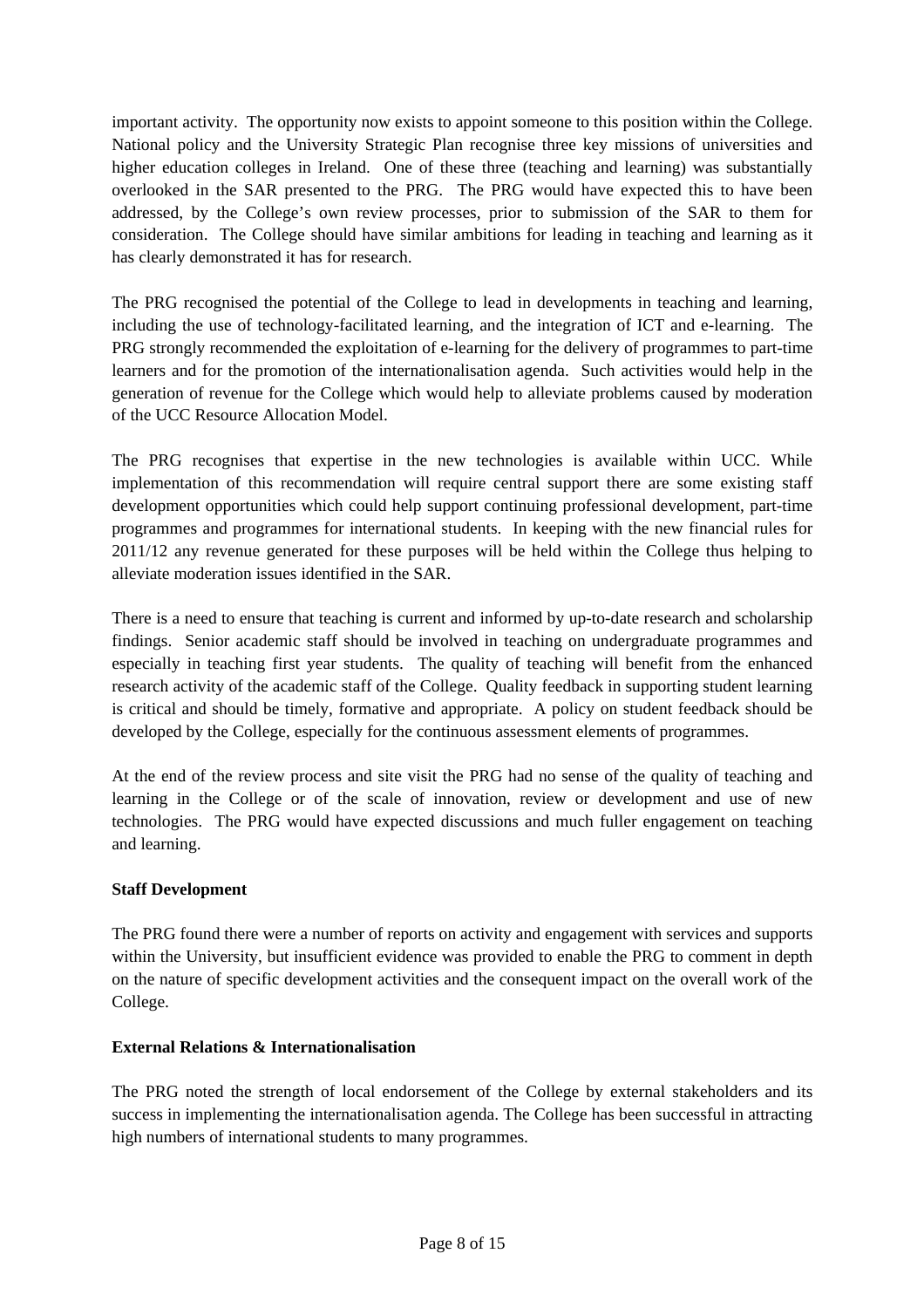External relations should be understood in local, national and international contexts. The SAR did not reflect the quality and extent of activity by the College in this area. The excellent interaction and access was endorsed by the limited number of external stakeholders who met with the PRG. At a national level the College has taken a leadership position in key fora, for example, the Irish Research Council for the Humanities and Social Sciences (IRCHSS), and at international level there is evidence of extensive participation in JYA, Socrates and EU programmes. The contribution of the School of Asian Studies, the Confucius Institute, and the achievements of the ISS21 Institute are all substantial in their own right but are not reflected with sufficient clarity in the SAR. The standing of the College with two key international partners of the University, namely Quinnipiac and Montana University, is also noteworthy.

The PRG was impressed by the list of potential members of the External Advisory Board to be established before year end. The PRG commended the commitment to addressing important aspects of external stakeholder engagement and international activities and policies.

#### **Support Services**

The PRG was especially impressed with the leadership position of the College in which students with disabilities represent 5.9% of the student population, affirming the connections to the student support services by the College. The PRG received very detailed statistics from staff of the Careers Service on employability of graduates of the College. The PRG noted the concerns surrounding employment which need to be considered as part of the review of programmes using the available data within the Student Careers Service to inform future planning. The College should consider involving external stakeholders in curriculum review to ensure that new programmes are appropriately designed to meet the needs of society and the workforce. The PRG would encourage further engagement with Student Careers Service, Student Counselling & Development and the Chaplaincy in their endeavours to improve the employability of graduates and the development of generic competencies and transferable skills in students.

The PRG commended the development of the new web site and would encourage the College to take a broader view of ICT and to engage further with successful projects such as the digital humanities repository. Given the size of the College the PRG acknowledges the desire to have a dedicated resource for supporting ICT developments in the College but believes that the College needs to develop and articulate a compelling strategy to ensure the best use of such a resource in delivering the three pillars of the University Strategic Plan.

#### **Staffing**

The PRG acknowledges the challenges of the uncertain environment in relation to staffing and planning. In this particular context the Head of College has a critical role in leading and motivating and supporting staff. Some senior appointments have been awarded to the College in the past couple of years. The PRG suggests that opportunities exist to build capacity and identify possible future leaders. Therefore, the College needs to plan for possible retirements, to engage in succession planning and to work to build leadership capacity.

In this regard the PRG suggests that the College should use its budget to ensure the planned professional development and up-skilling of its staff to meet its strategic ambitions.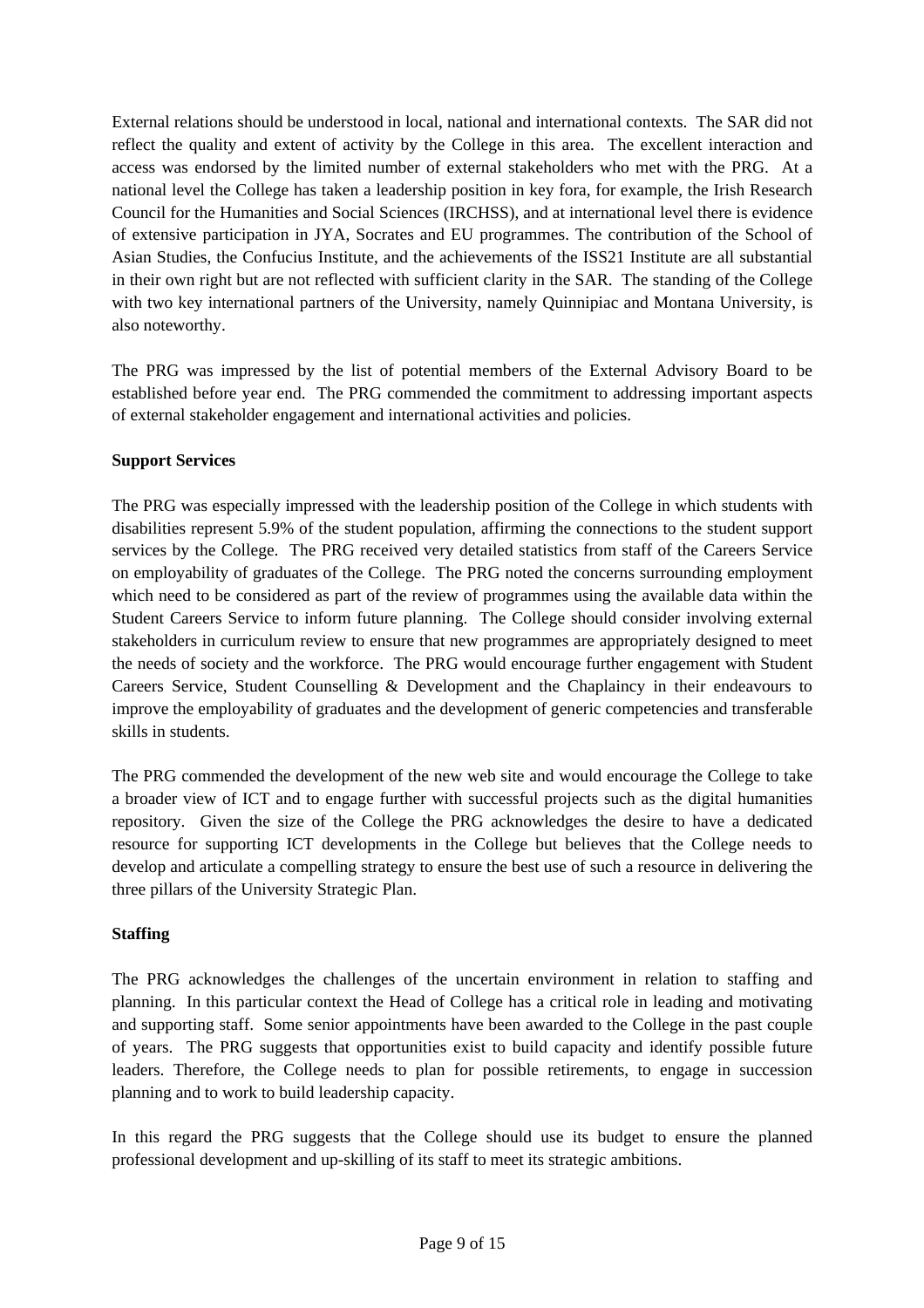#### **Accommodation**

The PRG recognises some difficulties in areas of accommodation. Notwithstanding this some excellent progress has been made, including the provision of postgraduate research space. The PRG noted the excellent facilities in O'Rahilly Building (ORB). The PRG did recognise the variation in quality of accommodation available to units within the College. There is a stark contrast between accommodation in ORB and Donovan's Road. The latter is deficient in many respects and should be re-furbished as a priority as soon as resources become available. There is a need to develop short and long term plans/strategies for future development. The PRG commends the College for dealing admirably with challenges in areas such as the Connolly Building. The very positive attitude and approach of the department housed in the Connolly Building was notable.

The PRG recommends that the College continues to work to enhance the quality of accommodation of all units and to seek to acquire appropriate accommodation where all disciplines can be accommodated.

The PRG accepts the validity in the argument put forward for creating an eastern corridor for Arts, Celtic Studies and Social Sciences in the University. However, the PRG cautions that much of the future engagement of many departments will be increasingly interdisciplinary work with colleagues in departments outside of the College itself. Consideration needs to be given to the provision of space that is not too narrowly owned and enables student and staff to engage creatively beyond their own personal discipline.

#### **Financing**

The PRG acknowledges the financial contribution made by the College to the University in terms of its success in generating income and contributing to the overall University financial position. The PRG was impressed by the College's ability to generate a surplus. In addition the College has a reserve of over 1 million euro available for use for strategic purposes and to incentivise further income generation. The PRG understands that in the academic year 2011/12 non exchequer revenue will be returned directly to the College without moderation to contribute to a potential solution to the moderation issue. Future potential exists for additional income generation within the College. The PRG suggests that a portion of the College's large reserve should be utilised to 'pump prime' such initiatives with seed capital. This would address the issues raised in the SAR.

#### **Communications**

The overall lack of knowledge within the College of the quality review process was indicative of a lack of effective internal communication. The PRG acknowledged the increasing use of new technologies and social media in attempting to enhance communications and was very disappointed and surprised by the lack of awareness of the review by many members of the College. As identified earlier in this report, it suggests inadequate levels of communication and quality of engagement in this quality review.

While the PRG did consider suggesting the review process should be repeated in the short term, after some deliberation it decided that a more constructive course of action would be to suggest that the quality committee undertake a more rigorous level of oversight in the implementation of the recommendations for improvement.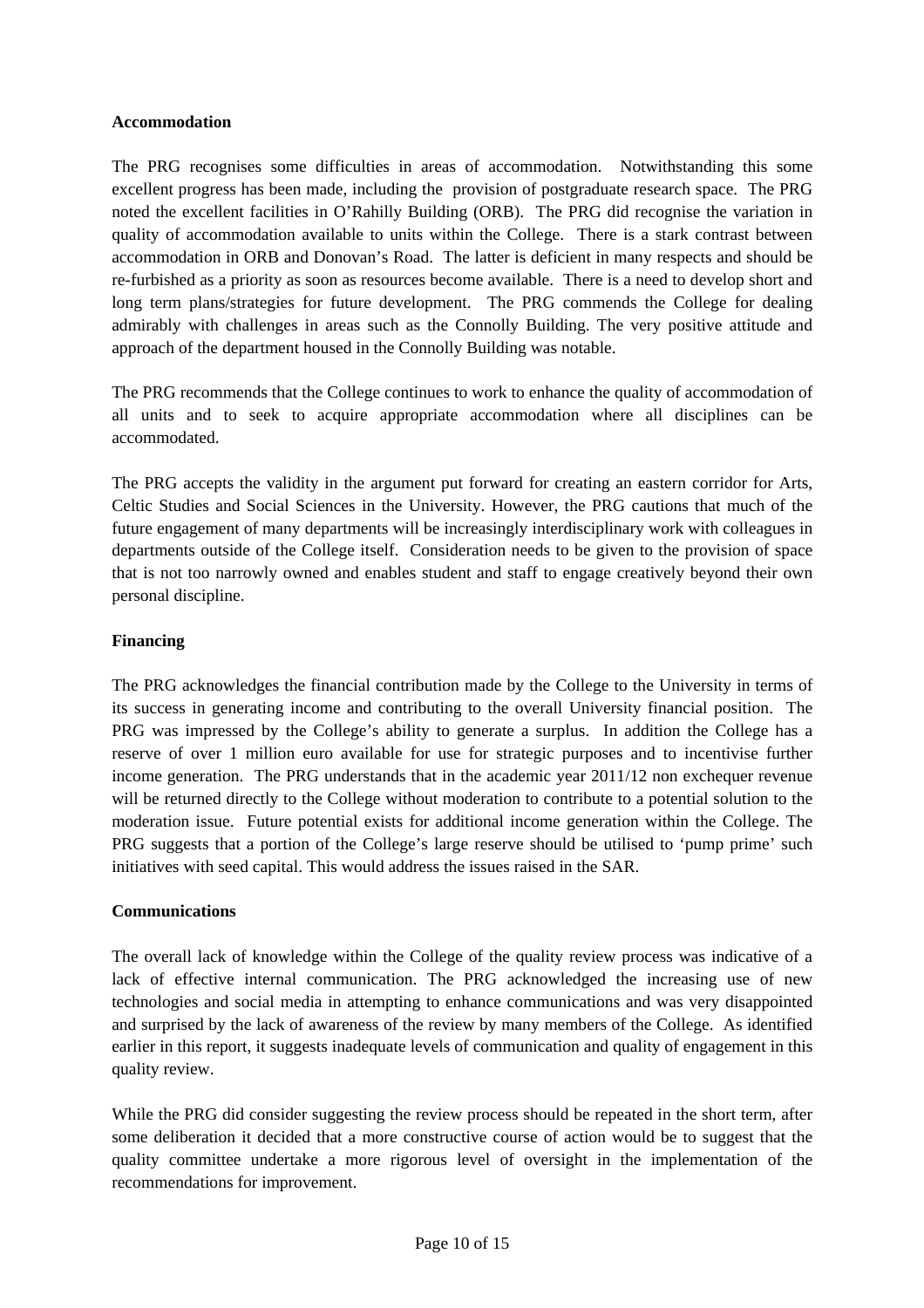#### **RECOMMENDATIONS FOR IMPROVEMENT**

#### **Recommendations for improvement made by the College**

While a number of recurring issues were referenced in the SAR the College did not identify any recommendations for improvement.

#### **Main Recommendations for improvement made by the Peer Review Group**

The PRG recommends that the College

- 1. Seize the opportunity offered by the review to take significant steps to position the College at the centre of the University and adopt a leadership position for Arts, Celtic Studies and Social Sciences in the  $21<sup>st</sup>$  century. It should adopt a leadership position in enhancing interdisciplinary research in the College through expanded collaboration with other colleges and disciplines across the university.
- 2. Consider completing an international benchmarking exercise and use the information gained to help in the development of the College's strategic action plans**.**
- 3. Replicate the recent developments and successes achieved in research, in teaching and learning and external engagement.
- 4. Appoint vice-heads to lead on each of the key pillars of the University mission as expressed in the University Strategic Plan. Actively consider the appointment of an Associate Dean for 1<sup>st</sup> Year students.
- 5. Clarify roles, responsibilities and expectations of staff at all levels in the College against prioritised strategic objectives. Undertake a succession planning and leadership capacity audit to prioritise strategic staffing requirements. Ensure that the requisite strategic business acumen exists within the college support staff to deliver against its strategic objectives.
- 6. Introduce a programme review for all programmes currently offered in the College. Encourage innovative, interdisciplinary programme design to include the potential of liberal arts degree(s) in conjunction with other colleges. Develop a strategic approach to future programme development (full and part-time), capitalising on links with external stakeholders.
- 7. Use the opportunity of the newly established Teaching and Learning Committee within the College to develop a new innovative Teaching and Learning Strategy incorporating the use of multimedia technologies and e-learning.
- 8. Devise and implement a policy for integrating on-going student feedback into the college planning process.
- 9. Action short-term/urgent needs and plan for long-term priorities, for example, in the short term focus on the first year student experience, the refurbishment of buildings such as those on Donovan's Rd., and the development of a detailed costed proposal with identified funding sources for a flagship building.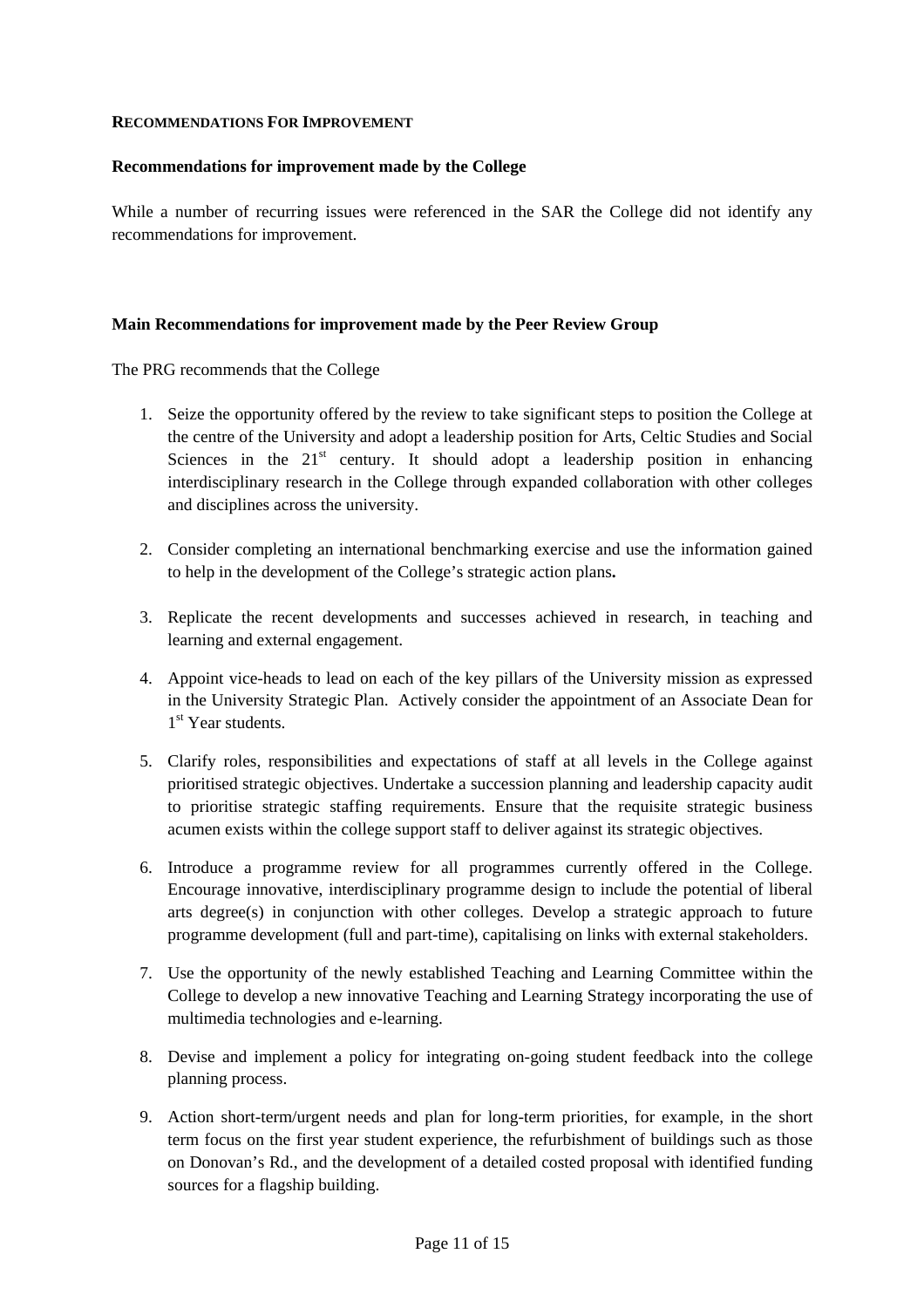- 10. Develop a plan for additional income generation including continuing professional development, international students, e-learning, lifelong learning and the expansion of interdisciplinary provision. Utilise the existing reserve to initiate such activities.
- 11. Review the current communication policy and processes within the college and ensure they are 'fit for purpose' in engaging the whole of College in achievement of its strategic intent.
- 12. Utilise the outcomes of this review process to inform the College's Strategic Plan.

The PRG recommended that the Quality Promotion Unit

- 1. Review the appropriateness of the time allotted to a college review site visit and extend either the timeline or the number of panel reviewers to enable a more detailed assessment of college activities.
- 2. Modify the guidelines for a College review to ensure adequate data, even from existing sources, is included in future SARs of College reviews.
- 3. Ensure the Quality Promotion Committee undertake a more rigorous level of oversight in the implementation of these recommendations for improvement.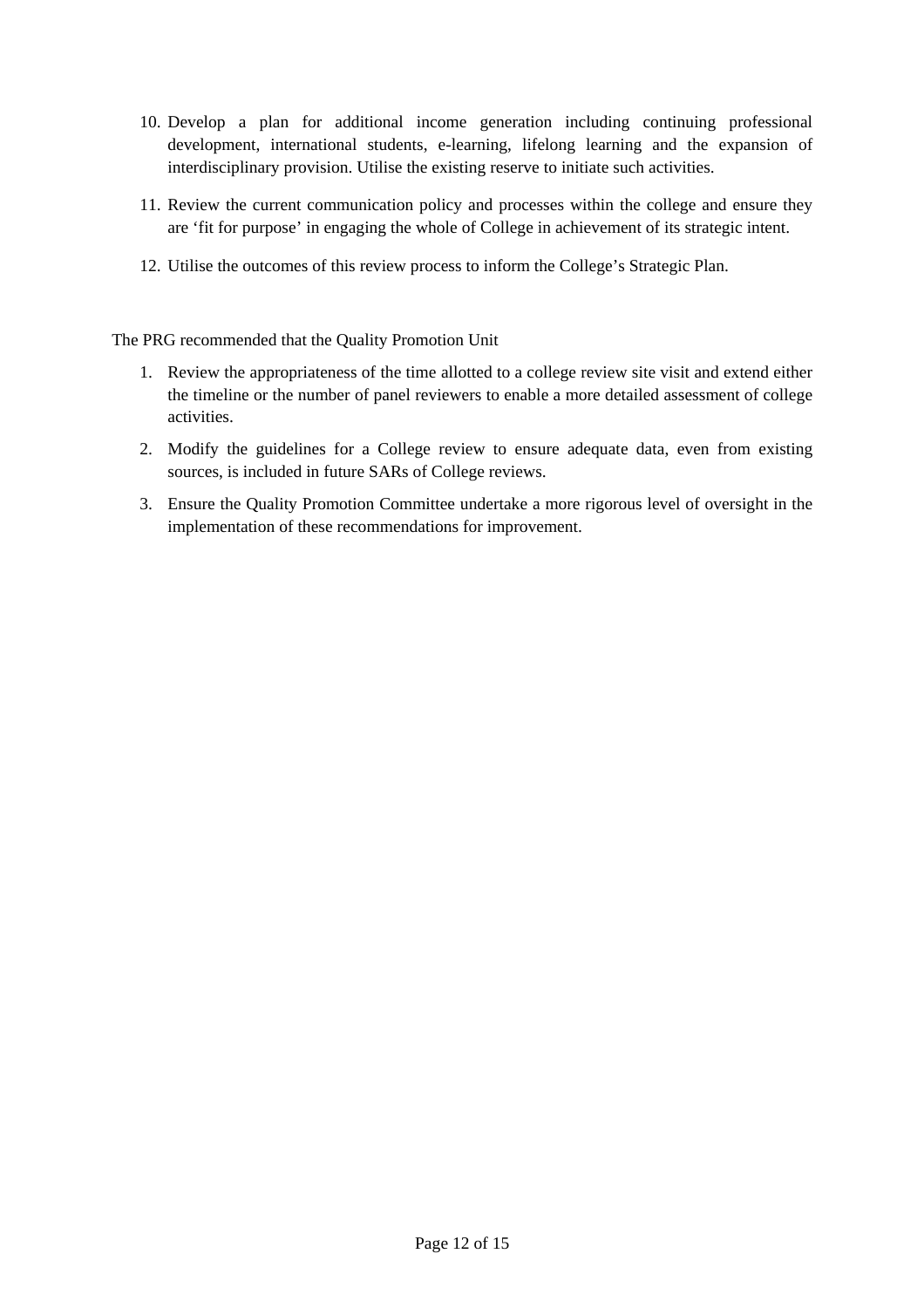### **APPENDIX A**

## **COLLEGE OF ARTS, CELTIC STUDIES & SOCIAL SCIENCES**

### **PEER REVIEW GROUP SITE VISIT TIMETABLE**

#### **In Summary**

| Monday 10 October:    | The Peer Review Group (PRG) arrives at the River Lee Hotel for a<br>briefing from the Director of the Quality Promotion Unit, followed by an<br>informal meeting with College staff members.                                                                      |
|-----------------------|-------------------------------------------------------------------------------------------------------------------------------------------------------------------------------------------------------------------------------------------------------------------|
| Tuesday 11 October:   | The PRG considers the Self-Assessment Report and meets with College<br>staff and student and stakeholder representatives. A working private<br>dinner is held that evening for the PRG.                                                                           |
| Wednesday 12 October: | The PRG meets with relevant officers of UCC. An exit presentation is<br>given by the PRG to all members of the College. A working private<br>dinner is held that evening for the PRG in order to finalise the report.<br>This is the final evening of the review. |
| Thursday 13 October:  | External PRG members depart.                                                                                                                                                                                                                                      |

| <b>Monday 10 October 2011</b> |                                                                                                                                                                                                                                                                                                                                                                                                                                                                                                                                                                              |  |
|-------------------------------|------------------------------------------------------------------------------------------------------------------------------------------------------------------------------------------------------------------------------------------------------------------------------------------------------------------------------------------------------------------------------------------------------------------------------------------------------------------------------------------------------------------------------------------------------------------------------|--|
| 16.00                         | Meeting of members of the Peer Review Group<br>Briefing by Director of Quality Promotion Unit, Dr. Norma Ryan.<br>Group agrees final work schedule and assignment of tasks for the following 2 days.<br>Views are exchanged and areas to be clarified or explored are identified.                                                                                                                                                                                                                                                                                            |  |
| 19.00                         | Informal dinner for members of the Peer Review Group, Head of College of Arts, Celtic<br>Studies & Social Sciences and College Co-ordinating Group.                                                                                                                                                                                                                                                                                                                                                                                                                          |  |
|                               | College of ACSSS Co-ordinating Group:                                                                                                                                                                                                                                                                                                                                                                                                                                                                                                                                        |  |
|                               | Professor Caroline Fennell, Head of College<br>Professor Graham Allen, School of English & Vice-Head of College (Research)<br>Dr. Silvia Ross, Dept. Italian, School of Languages, Literatures and Cultures, & Associate<br>Dean of Graduate Studies, CACSSS<br>Dr. Pat Crowley, Dept. French, School of Languages, Literatures and Cultures<br>Dr. Cathal O'Connell, School of Applied Social Studies<br>Dr. Caitriona O Dochartaigh, Dept. Early & Medieval Irish, Scoil Léann na Gaeilge<br>Ms. Karen Coughlan, College Office<br>Ms. Majella O'Sullivan, College Manager |  |
|                               | <b>Tuesday 11 October 2011</b>                                                                                                                                                                                                                                                                                                                                                                                                                                                                                                                                               |  |
| 08.30                         | Convening of Peer Review Group                                                                                                                                                                                                                                                                                                                                                                                                                                                                                                                                               |  |
| 08.45                         | Professor Caroline Fennell, Head, College of ACSSS                                                                                                                                                                                                                                                                                                                                                                                                                                                                                                                           |  |
| 09.30                         | Group meeting with all CACSSS Steering Group staff                                                                                                                                                                                                                                                                                                                                                                                                                                                                                                                           |  |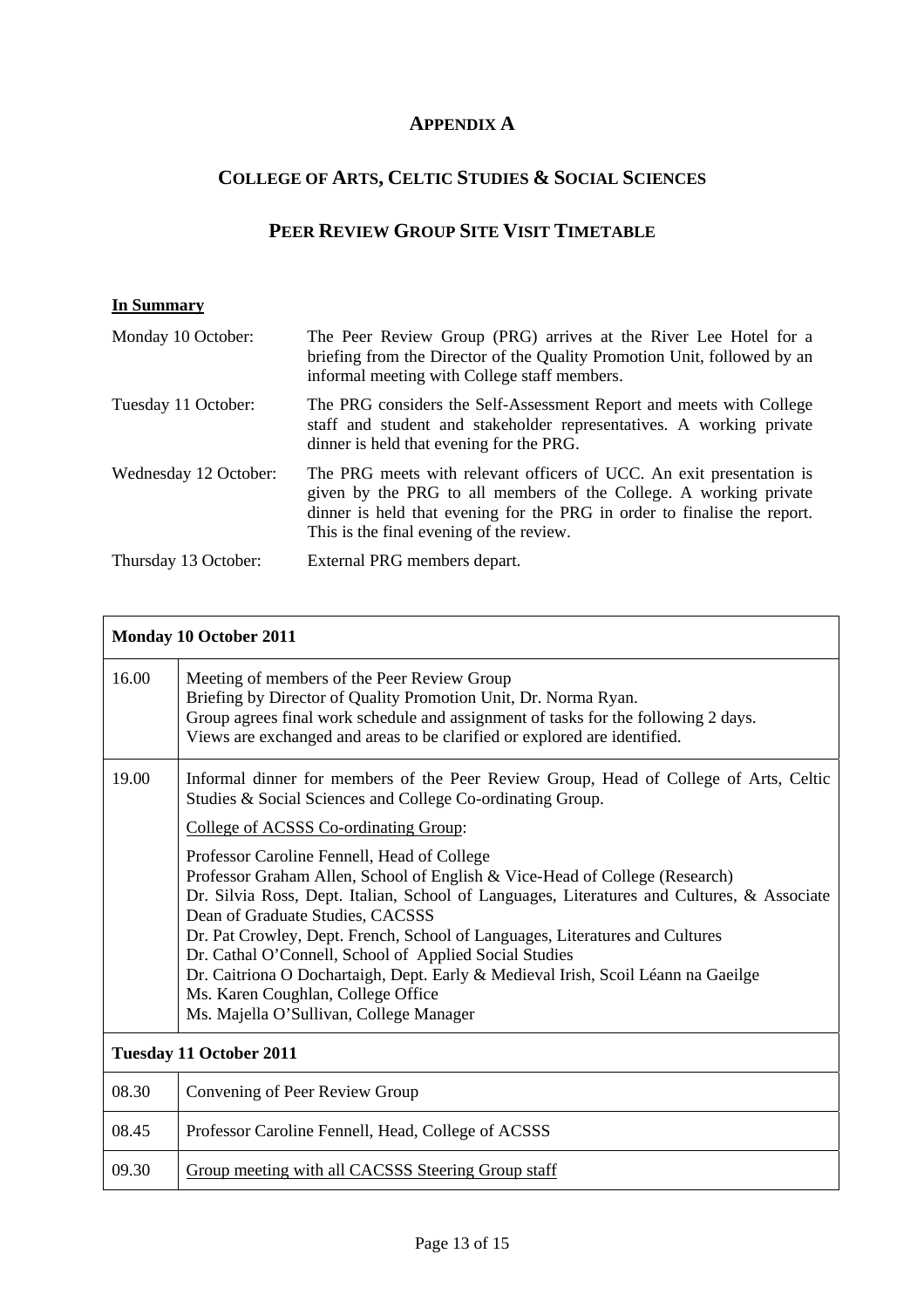|       | Professor Caroline Fennell, Head of College<br>Professor Graham Allen, School of English & Vice-Head of College (Research)<br>Dr. Silvia Ross, Dept. Italian, School of Languages, Literatures and Cultures,<br>& Associate Dean of Graduate Studies, CACSSS<br>Dr. Pat Crowley, Dept. French, School of Languages, Literatures and Cultures<br>Dr. Cathal O'Connell, School of Applied Social Studies<br>Dr. Caitriona Ó Dochartaigh, Dept. Early & Medieval Irish, Scoil Léann na<br>Gaeilge<br>Ms. Karen Coughlan, College Office |                                                                                                                          |  |
|-------|--------------------------------------------------------------------------------------------------------------------------------------------------------------------------------------------------------------------------------------------------------------------------------------------------------------------------------------------------------------------------------------------------------------------------------------------------------------------------------------------------------------------------------------|--------------------------------------------------------------------------------------------------------------------------|--|
|       | Ms. Marian Cotter, College Office<br>Ms. Gina Morrissey, Acting College Financial Analyst<br>Ms. Anne Gannon, HR Business Partner for College<br>Ms. Majella O'Sullivan, College Manager                                                                                                                                                                                                                                                                                                                                             |                                                                                                                          |  |
| 11.00 | Private meetings with individual staff<br>members                                                                                                                                                                                                                                                                                                                                                                                                                                                                                    | Private meetings with individual staff<br>members                                                                        |  |
|       | Professor A. Moran<br>Mr. T. Holmes                                                                                                                                                                                                                                                                                                                                                                                                                                                                                                  | Ms L. O'Toole<br>Mr. P. Moriarty                                                                                         |  |
|       | 11.00: Dr. Lee Jenkins, English<br>11.15: Ms. Virginia Teehan, Cultural<br>Programmes and Research Support<br>11.30: Prof. David Ryan, History                                                                                                                                                                                                                                                                                                                                                                                       | 11.00: Ms. Anne Fitzgerald, English<br>11.15: Dr. Sabine Kreibel, History of Art<br>11.30: Prof. Robert Devoy, Geography |  |
| 11.50 | Ms. Marita Foster, Acting International Education Officer                                                                                                                                                                                                                                                                                                                                                                                                                                                                            |                                                                                                                          |  |
| 12.10 | Dr. Michael Murphy, President                                                                                                                                                                                                                                                                                                                                                                                                                                                                                                        |                                                                                                                          |  |
|       | Working lunch                                                                                                                                                                                                                                                                                                                                                                                                                                                                                                                        |                                                                                                                          |  |
| 13.00 | Visit to core facilities of the College, escorted by Ms. Virginia Teehan, College of ACSSS (to<br>commence in ORB G35, The Mary Ryan Meeting Room)                                                                                                                                                                                                                                                                                                                                                                                   |                                                                                                                          |  |
| 14.00 | Heads of Schools/Departments in College of ACSSS                                                                                                                                                                                                                                                                                                                                                                                                                                                                                     |                                                                                                                          |  |
|       | Prof. Pat Coughlan, School of English<br>Prof. Nuala Finnegan, Acting Head, School of Languages, Literatures & Cultures<br>Prof. Máire Herbert, Head, Scoil Léann na Gaeilge/School of Irish Learning<br>Prof. Fan Hong, School of Asian Studies<br>Dr. Mary Horgan, School of Education<br>Dr. Ella Kavanagh, Arts Representative, Dept of Economics<br>Prof. Graham Parkes, Head, School of Sociology & Philosophy<br>Prof. Fred Powell, Head, School of Applied Social Studies<br>Prof. Geoff Roberts, Head, School of History    |                                                                                                                          |  |
| 15.00 | Representatives of undergraduate students                                                                                                                                                                                                                                                                                                                                                                                                                                                                                            |                                                                                                                          |  |
|       | Mr. Jason Fealy, $2nd$ yr, Arts (Maths Studies, English)                                                                                                                                                                                                                                                                                                                                                                                                                                                                             |                                                                                                                          |  |
| 15.45 | Representatives of postgraduate students<br>Mr. Lorcan Byrne, 3 <sup>rd</sup> yr, PhD Sociology                                                                                                                                                                                                                                                                                                                                                                                                                                      |                                                                                                                          |  |
|       | Mr. Conor Foley, 3rd yr, PhD Applied Psychology<br>Ms. Mary Joyce, 4 <sup>th</sup> yr, PhD Applied Psychology                                                                                                                                                                                                                                                                                                                                                                                                                        |                                                                                                                          |  |
|       | Mr. Thomas Kelly, Masters, Geography<br>Ms. Kate Kirwan, 3 <sup>rd</sup> yr, PhD English                                                                                                                                                                                                                                                                                                                                                                                                                                             |                                                                                                                          |  |